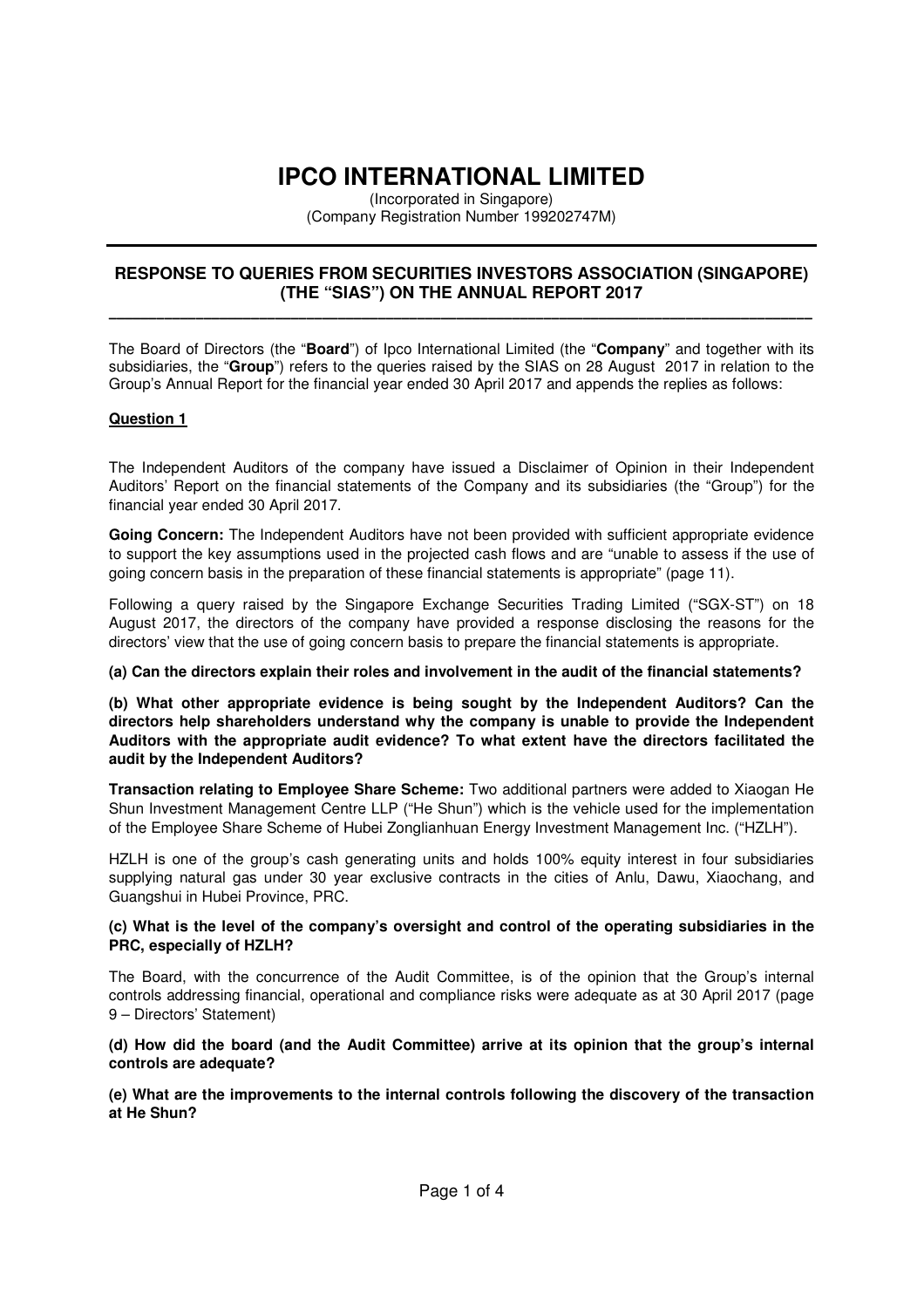## **Company's response to (a)**

Mr Carlson Clark Smith, Executive Director and Chief Financial Officer, and the Independent Directors, Mr Chwee Han Sin and Ms Chai Siew Hoon, have their roles described in the Annual Report FY2017 ("ARS") under Corporate Governance 96, 97, 101,102, 106 & 107.

Both Independent Directors also apply their working knowledge in commercial fields to assist in the Company's daily operation as and when required.

Each quarter Senior Management presents the financial statements to the Audit Committee. These are reviewed in detail, along with the accompanying notes to the financial statements. In addition Senior Management and the Directors conducted several meetings and discussions with the Independent Auditors.

## **Company's response to (b)**

The Company to its best knowledge and effort has provided all information requested by the Independent Auditors during the course of the audit. The Independent Auditors have acknowledged that management did not place any restrictions or hinder them in the performance of their duties, and there was no limitation as to the quantity and scope of the information provided.

However, the Independent Auditors did not agree to some of the key assumptions made by management concerning the monthly cash flow projections, as the Share Placement exercise was still pending approval by SGX, and the finalised Listing Agreement for the sale of 261 lots of land by Capri LLC had not been signed prior to the issuance of the audit opinion on 7 August 2017.

Based on these elements of uncertainty, the Independent Auditors were unable to find enough concrete evidence to test sufficiently these two key assumptions, which led to the Disclaimer of Opinion stated on page 11 of the ARS.

Subsequent to the Independent Auditor's' opinion, as announced on 29 August 2017, SGX has provided In-Principle Approval for the Share Placement for gross proceeds of \$1.584 million. Moreover, as announced on 22 August 2017, Capri LLC has negotiated the final terms of a Listing Agreement with TeamBuilder KW, LLC of Washington State, USA for the sale of 261 lots at an aggregate price of US\$ 13 million. Assuming the local real estate market continues to remain favorable, Capri's management expects to realize substantial sale proceeds within six months of listing.

## **Company's response to (c)**

Concerning He Shun, this was a very recent misunderstanding, as announced by the Company on 22 August 2017. Unfortunately, as of the date of the Independent Auditor's opinion (7 August 2017), the auditors were unable to obtain sufficient appropriate evidence regarding the nature and veracity of the transaction. To this end the Company has sought legal advice from a leading law firm in Shanghai and will provide appropriate updates. The management has no reason to believe that a viable solution in accordance with both PRC and Singapore regulations cannot be reached in due course.

During systematic audits conducted by our internal auditor in China, both recently and in previous years, no significant control or administrative deficiencies have been identified. As part of its internal control procedure, the Singapore headquarters does communicate regularly with HZLH and receives monthly management accounts. Until the transaction relating to the Employee Share Option Scheme arose, the Directors were of the opinion that the existing internal controls were adequate and that HZLH has been quite well managed. Given the current circumstances, the Directors will review and reinforce existing oversight and control procedures and will recommend new controls as required. One measure proposed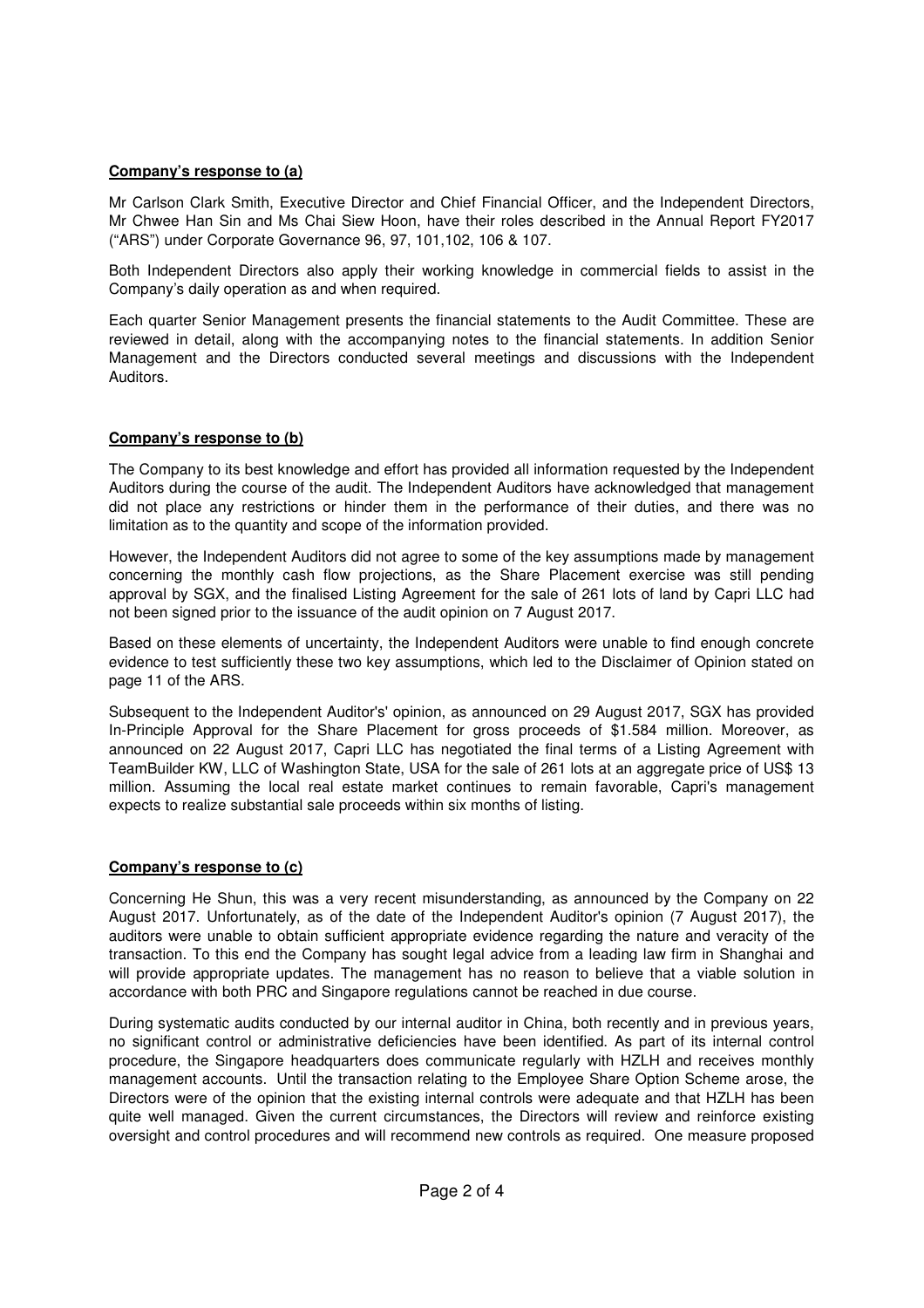is to send staff more regularly to HZLH's site office to conduct more frequent meetings and to improve communications.

Please note that, despite this recent episode, there were no other notable incidents that arose previously. Over the past many years HZLH has consistently performed quite well financially in terms of both revenue and profit growth.

## **Company's response to (d)**

The Audit Committee has full access to and co-operation from the management and has been provided with the resources required for it to discharge its functions properly. The Audit Committee also has full discretion to invite any Director and executive officer to attend its meetings. The external auditor has unrestricted access to the Audit Committee.

Moreover, the Company has engaged independent and reputable internal audit firms in Singapore and Shanghai, who have discerned no significant internal control deficiencies. The Board and Senior Management have and will continue to monitor internal controls within the organization to ensure effective follow-up to recommendations made by the Internal Auditors.

## **Company's response to (e)**

The Company will emphasize the issue to our Internal Auditor in China to strengthen internal controls, in addition to sending staff more regularly to HZLH's site office to conduct more frequent meetings and improve communications.

## **Question 2**

In the Directors' Statement (page 7 to 9) dated 7 August 2017, it was shown that the audit committee comprised Chwee Han Sin (as chairman), Chai Siew Hoon and Ross Yu Limjoco.

In the company's announcement dated 2 August 2017 titled "Resignation of Independent Director – Mr Ross Yu Limjoco", the company made the following declaration:

Following Mr Ross Yu Limjoco's resignation as independent director, the company has declared that the Audit Committee has a minimum of 3 members.

## **(a) Can the board confirm the current members of the audit committee?**

As disclosed in the annual report (page 108), BDO has indicated to the Audit Committee and the Board of its intention not to seek for reappointment as auditor of the Company at the forthcoming AGM.

## **(b) Can the AC disclose the process for selecting the external auditor? What is the progress made in the appointment of the new independent external auditors?**

## **Company's response to (a)**

Please refer to pages 8, 9 and 108 of the 2017 Annual Report, where it is stated that throughout the Financial Year 2017, i.e., from 1 May 2016 to 30 April 2017, Mr. Ross Yu Limjoco was a member of the Audit Committee. His resignation took effect subsequent to the financial year on 2 August 2017, As such the Audit Committee had a minimum of three members throughout Financial Year 2017.